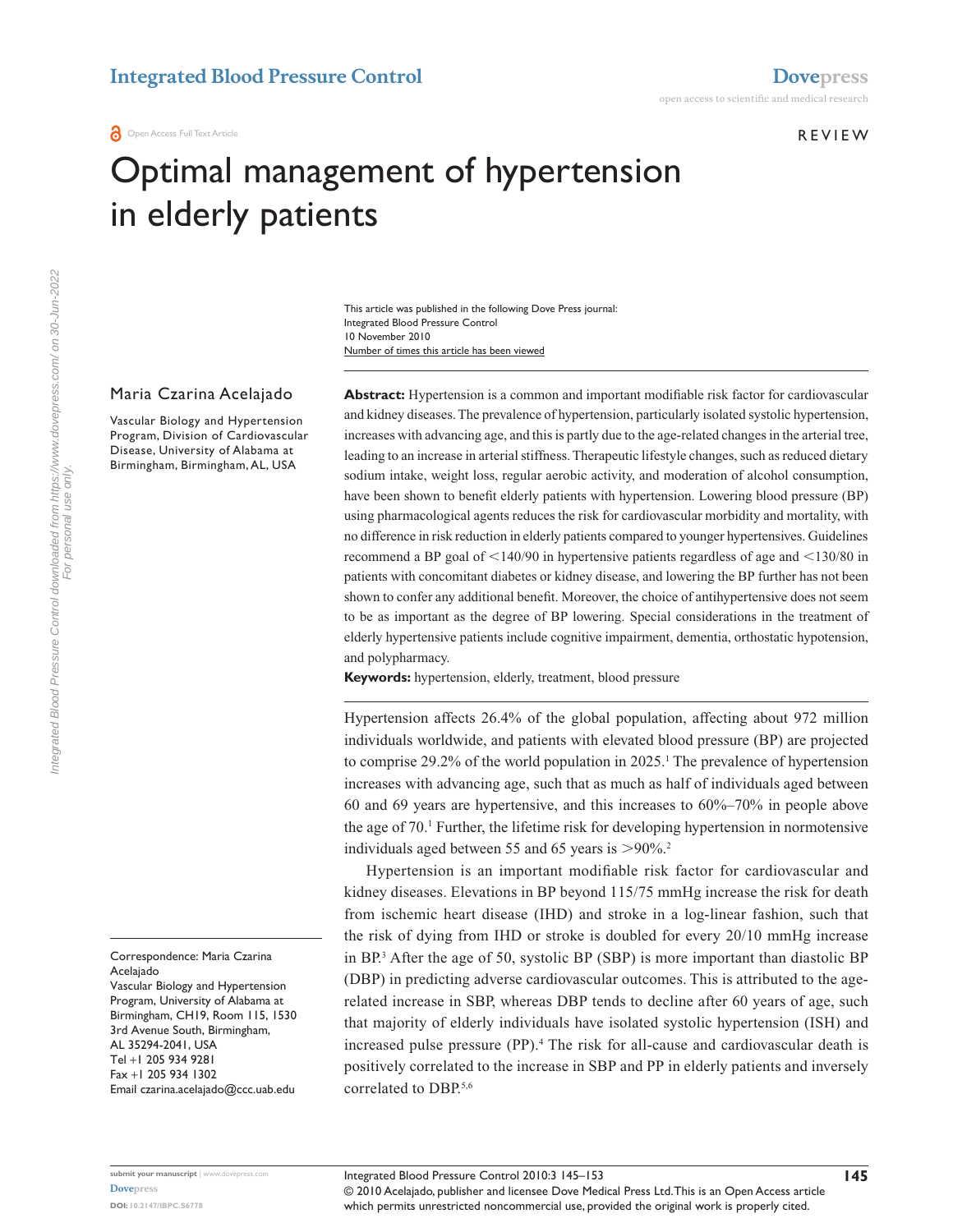This phenomenon of increased SBP and PP in elderly hypertensives is partly explained by increased arterial stiffness with advancing age. Structural changes in the arterial media, which include declining vascular smooth muscle cell number coupled with increased collagen content in the vessel wall, calcium deposition, and disruption of elastic fibers, result in a markedly stiffer vessel with decreased capacitance and loss of recoil.7 The limited expansion of the stiff arterial tree (which is most marked at the level of the large elastic arteries) leads to a rise in peak BP, whereas the limited recoil results in a decline in DBP. These changes also result in an increased pulse wave velocity (PWV), where pulse waves generated by cardiac contractions are propagated faster along the stiff artery. Increased PWV has been shown to independently predict cardiovascular mortality and morbidity in elderly patients with hypertension.<sup>8</sup> As a corollary, increased PWV in middle age (mean  $53 \pm 17$  years old) was an independent predictor of longitudinal increase in SBP after a mean follow-up of 4.3 years.<sup>9</sup>

## **Diagnosis**

National guidelines define hypertension and recommend the initiation of antihypertensive treatment when the BP exceeds 140/90 mmHg. In those with diabetes, kidney disease, or cardiovascular disease, antihypertensive treatment is recommended if BP exceeds 130/85 mmHg.<sup>10-14</sup> Office BP is the usual method for BP measurement, and this is ideally performed in a seated patient with the arm propped at the level of the heart. The average of two BP readings from the same arm is preferred, which is taken after at least 5 min of rest.

After the diagnosis of hypertension is confirmed, the evaluation is now directed at assessing lifestyle, looking for cardiovascular risk factors, identifying secondary causes of hypertension, as well as searching for evidence of target organ damage.

## **Secondary causes**

In more than 90% of hypertensive patients, there is no identifiable cause for the elevated BP (primary or essential hypertension). In the remainder, the elevated BP is attributable partly or wholly to a specific cause, which may be potentially reversible. Common secondary causes of hypertension in the elderly include chronic kidney disease (CKD) and renal artery stenosis. Other causes include obstructive sleep apnea, primary aldosteronism, Cushing's disease, pheochromocytoma, hyperparathyroidism, aortic coarctation, and intracranial tumors.

CKD can be a cause or a result of hypertension. A decline in glomerular filtration rate (GFR) with aging occurs in most

individuals (but is not inevitable), and this is pronounced in those with hypertension and atherosclerosis and in smokers. As such, the incidence of CKD increases with advancing age, where the odds ratio for the development of CKD is 1.58 and 5.53 in those aged 40–59 years and those aged 60 years and older, respectively.15 In elderly patients with ISH, SBP is a strong and independent predictor of the decline in renal function.16 At present, estimation of the GFR using the Modified Diet in Renal Disease formula or the Cockcroft–Gault equation provides a better gauge of kidney function than serum creatinine alone and is preferably paired with a urinalysis to check for albuminuria.17 It is important to screen for CKD, if present, as this has implications in terms of choice of antihypertensive agents and BP goals.

In the elderly, stenosis of the renal artery is often due to atherosclerosis. About 7% of individuals aged over 65 years have some degree of renal artery narrowing, and 60% of patients have hypertension or other evidence of atherosclerotic disease (coronary artery disease or peripheral arterial disease).18 Renal artery stenosis should be suspected in an elderly patient who presents with new onset or accelerated hypertension (with worsening BP control), in patients with resistant hypertension (who need three or more medications to bring the BP to goal), in patients with asymmetric kidneys on imaging (a difference of greater than 1.5 cm), and in those who present with flash pulmonary edema or acute renal failure after initiating renin–angiotensin system blocker therapy (angiotensin-converting enzyme [ACE] inhibitors, angiotensin receptor blockers [ARB], or direct renin inhibitors).19 Imaging techniques used to evaluate the patency of the renal artery include renal Doppler ultrasound, computed tomography angiography, and magnetic resonance angiography and are used as screening tests. The gold standard for diagnosis remains renal artery angiography. Treatment includes modification of cardiovascular risk factors, antihypertensive therapy, and in eligible patients, revascularization, but this has not consistently been shown to normalize BP in hypertensive patients.<sup>18</sup>

# **Treatment** Lifestyle changes

Important lifestyle modifications to help lower BP in hypertensive patients include dietary sodium reduction, weight loss and maintenance of ideal body weight, regular aerobic activity, and moderation of alcohol intake (Table 1). The Trial of Non-Pharmacologic Interventions in the Elderly (TONE) randomized 975 patients aged 60–80 years with hypertension  $(BP < 145/85$  mmHg while taking one antihypertensive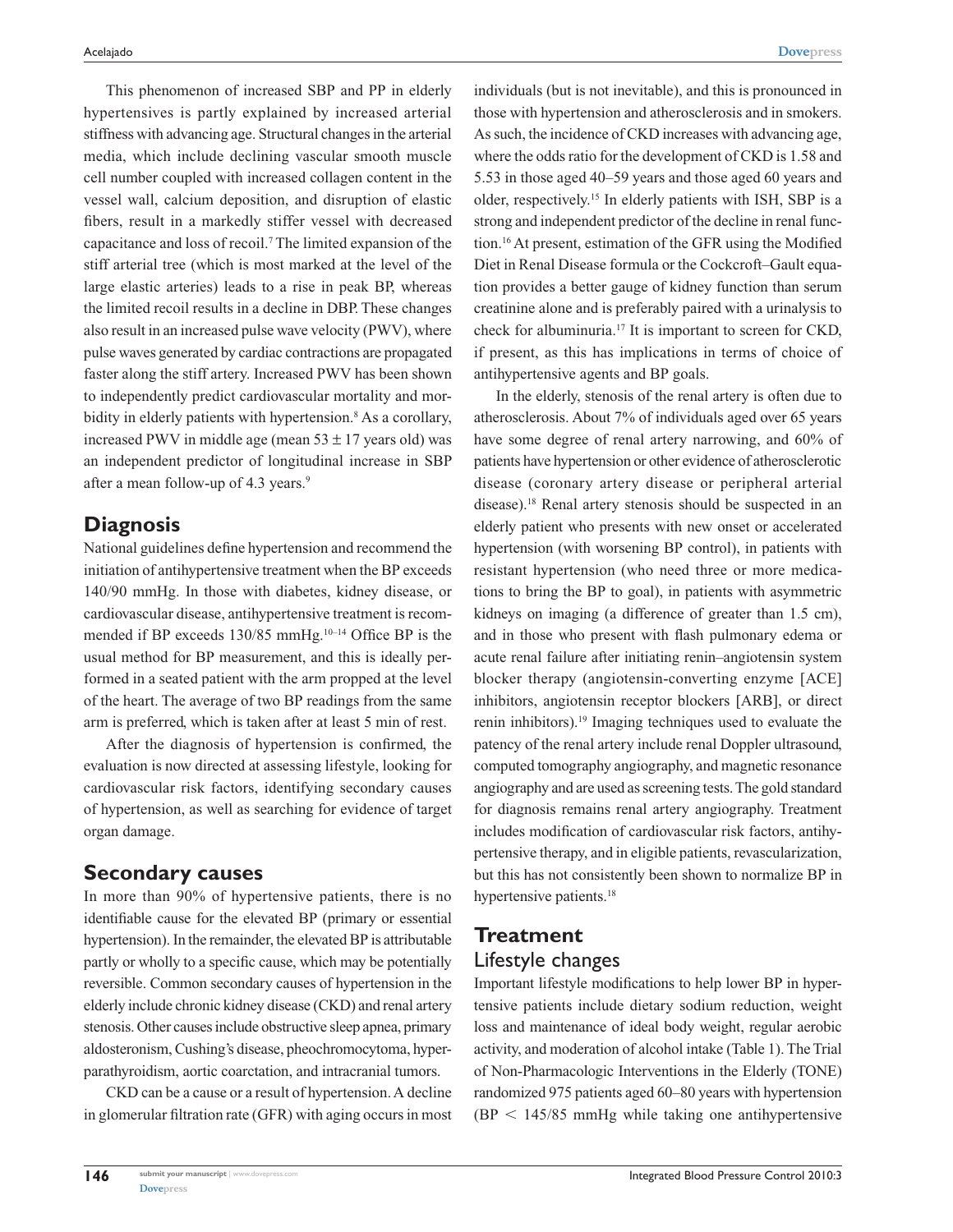**Table 1** Degree of BP reduction achieved with lifestyle modifications in elderly patients with hypertension

| <b>Intervention</b>            | <b>Definition</b>                                         | Degree of SBP/DBP<br>(mmHg) reduction |
|--------------------------------|-----------------------------------------------------------|---------------------------------------|
| Dietary sodium<br>restriction  | Limit sodium intake<br>to $<$ 80 mmol/day                 | $3.4 - 7.2$ /1.9-3.2                  |
| Increased physical<br>activity | Aerobic activity lasting<br>30 min, done thrice<br>weekly | 8.5/5.1                               |
| Weight reduction               | Weight loss of 4.5 kg                                     | 4/1.1                                 |
| Limiting alcohol<br>intake     | Limit alcohol intake<br>to $<$ 2 drinks/day               | 1.2/0.7                               |

**Notes:** Copyright © 2009. Reproduced with permission from Elsevier. Acelajado MC, Oparil SO. Hypertension in the elderly. *Clin Geriatr Med.* 2009;25: 391–492.41

medication) to sodium reduction, weight loss, a combination of both, or usual care for the obese participants and to sodium reduction and usual care in the nonobese patients.<sup>20</sup> The study participants attended group intervention sessions, and 90 days after their first session, the patients were weaned from their antihypertensive medication, with a goal of discontinuing the drug altogether. The primary endpoints were the finding of elevated BP (SBP  $> 190$  mmHg or DBP  $> 110$  mmHg at one study visit; or mean  $SBP > 170$  mmHg or mean DBP  $>$  100 mmHg over two sequential visits; or mean SBP  $>$ 150 mmHg or mean  $DBP > 90$  mmHg over three sequential visits) at one or more study visits after drug discontinuation or weaning, the need to reinstitute antihypertensive therapy, as well as cardiovascular events (myocardial infarction, stroke, congestive heart failure, angioplasty, or coronary bypass surgery), and death.

The obese participants in TONE who were randomized to the weight loss and combination arms were given a weight loss goal of −4.5 kg, using a combination of diet and increased physical activity. The average weight loss among participants in the weight loss arm was 3.5 kg, and 47% achieved the goal of −4.5 kg after 9 months. This resulted in 39% of subjects in the weight loss arm not experiencing a rise in BP or a need to reinstitute BP-lowering medications for 30 months after discontinuing antihypertensive drugs. In patients who were randomized to the sodium reduction and combination arms, only 36% achieved the goal to reduce sodium intake to  $\leq 80$  mmol/day (1.8 g/day). In spite of this, 72% of those assigned to a low-sodium diet had their BP controlled to  $\langle 140/90 \text{ mmHg}$ , and 38% of these remained off antihypertensive medications for 30 months. The mean SBP and DBP values prior to the initiation of antihypertensive drug withdrawal were significantly lower in all intervention groups compared to usual care. TONE showed that nonpharmacological interventions to lower BP,

particularly reduced sodium intake and weight loss (via diet and increased physical activity), result in clinically important reductions in need for antihypertensive medications in elderly hypertensive patients.

In addition to reduction of sodium, a diet rich in fruits, vegetables, and low-fat dairy products, with limited cholesterol and saturated fat, is recommended for hypertensive patients (the Dietary Approaches to Stop Hypertension or the DASH diet), except for those with CKD, in whom the increased potassium and protein may be harmful.<sup>21</sup> Dietary modification is an important nonpharmacological intervention to reduce BP in elderly patients with hypertension.

In elderly hypertensive patients, regular aerobic exercise, consisting of a minimum of 30 min of interval training on a treadmill done three times a week, has been shown to be well tolerated and beneficial.<sup>22</sup> Adherence to the 12-week exercise program in this study lowered SBP by 8.5 mmHg, DBP by 5.1 mmHg, and PP by 3.2 mmHg from baseline on 24-h ambulatory BP monitoring in elderly hypertensive patients on a stable antihypertensive drug regimen. This effect was not seen in the control group, who were sedentary, in whom the BP values were similar at baseline and after 12 weeks of follow-up. Further, there was marked improvement of physical performance in the exercise group compared to the sedentary group, as measured by a rightward shift in the lactate and heart rate curves after 12 weeks. One patient dropped out from the study due to knee pain, and another developed acute cholecystitis after 4 weeks; otherwise, no severe adverse events were noted during the course of the study. In elderly hypertensive patients without contraindications, regular physical activity is beneficial and safe and should be encouraged.

## Pharmacological treatment Benefits of pharmacological treatment of hypertension in the elderly

In elderly hypertensive patients, lowering the BP reduces the risk for cardiovascular morbidity and mortality. The benefits achieved with BP reduction in the elderly are similar to that in younger hypertensive patients. The Blood Pressure Lowering Treatment Trialists' Collaboration pooled data from 31 trials, involving 190,606 individuals, that compared active antihypertensive treatment to placebo or a less intensive regimen, as well as trials that compared different antihypertensive regimens.23 It showed that there was no difference in the incidence of cardiovascular outcomes (fatal and nonfatal stroke, coronary heart disease, and heart failure) in patients aged 65 years and older compared to hypertensive individuals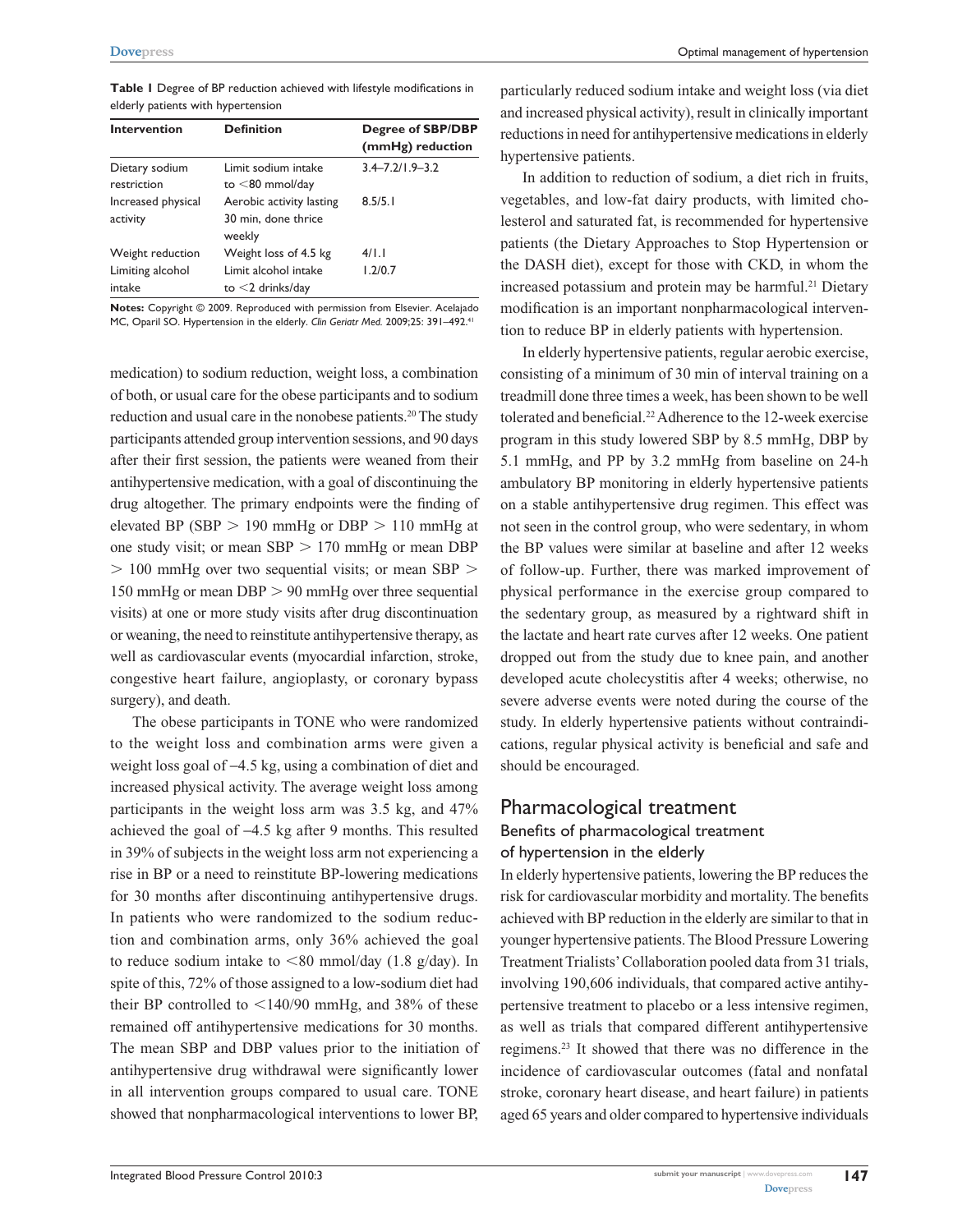aged under than 65 years. Further, there was no difference in the risk reduction achieved between the two age groups per unit reduction in BP. There was also no interaction between age and the effects of treatment on the primary outcome for any antihypertensive regimen compared to control.

Individual trials quantify the magnitude of risk reduction achieved with BP lowering. The Systolic Hypertension in the Elderly Program (SHEP) evaluated the ability of chlorthalidone with or without atenolol versus placebo in reducing the risk of fatal and nonfatal stroke in elderly patients ( $\geq 60$  years old) with ISH.<sup>24</sup> Compared to placebo, active treatment reduced the risk of stroke by 36% after an average of 4.5 years of follow-up ( $P = 0.0003$ ). The Systolic Hypertension in Europe trial (SYST-EUR) was done on 4695 patients who were  $\geq 60$  years old with ISH (SBP on study entry  $>160$  mmHg).<sup>25</sup> The study participants were randomized to receive either nitrendipine 10–40 mg/day with the possible addition of enalapril 5–20 mg/day and hydrochlorothiazide 12.5–25 mg/day or matching placebos. SYST-EUR showed that active treatment reduced the rate of primary endpoints (fatal and nonfatal stroke) by  $42\%$  ( $P = 0.003$ ) and all fatal and nonfatal cardiovascular endpoints (stroke, retinopathy, myocardial infarction, congestive heart failure, and renal insufficiency) by  $31\%$  ( $P < 0.001$ ) compared to placebo after a mean follow-up of 2 years. A similar study, the Systolic Hypertension in China trial (SYST-CHINA), which randomized 2394 hypertensive patients aged 60 or older, demonstrated that active treatment (nitrendipine 10–40 mg/day, with the addition of captopril 12.5–50 mg/day or hydrochlorothiazide 12.5–25 mg/day or both, is administered to achieve an SBP goal of  $\leq$ 150 mmHg) reduced the incidence of total strokes by 38% ( $P = 0.01$ ), stroke deaths by 58% ( $P = 0.02$ ), cardiovascular mortality by 39% (*P* = 0.03), and all fatal and nonfatal cardiovascular endpoints (similar to the SYST-EUR trial) by 37% ( $P = 0.004$ ) compared to placebo.<sup>26</sup>

A meta-analysis of eight trials on elderly hypertensive patients has shown that antihypertensive treatment reduced total mortality by 13%  $(P = 0.02)$ , cardiovascular deaths by 18%, stroke by 30%, and coronary events by 23% compared to control (placebo or a less intensive antihypertensive regimen).<sup>6</sup> The absolute benefit was found to be higher in men, in patients who were  $>70$  years old, and in those with previous cardiovascular disease or higher PP. These data provide strong support that BP lowering in the elderly significantly reduces cardiovascular risk.

Early treatment of hypertension in elderly patients as opposed to delayed treatment also produces greater cardiovascular risk lowering. In the open-label follow-up of 3517 patients from the SYST-EUR Study (where median follow-up was 6.1 years), those who had received active treatment during the double-blind phase of the trial had 28% less incidence of stroke and 15% less cardiovascular complications compared to those patients who were randomized to receive placebo during that period ( $P = 0.01$  and  $P = 0.03$ , respectively).<sup>27</sup> Given the high incidence of ISH in the elderly population, early recognition and initiation of therapy are important.

Lastly, the benefit of hypertension treatment has been shown to persist long after the termination of studies. In the 14-year follow-up of SHEP participants, those who had received active treatment with chlorthalidone with or without atenolol during the trial had fewer deaths from cardiovascular causes  $(P = 0.016)$ , without a significant difference in all-cause mortality or stroke deaths compared to those randomized to placebo.28 Further, those who had sustained a stroke during the trial had a worse prognosis compared to those who were stroke free, and the predictors of death included SBP, diabetes, and smoking, which are modifiable. This highlights the fact that in elderly hypertensive patients who had a stroke, control of modifiable cardiovascular risk factors may help decrease the long-term risk of death.

#### Goal of antihypertensive therapy

The guidelines in the management of hypertension recommend a BP goal of  $\leq$ 140/90 mmHg in hypertensive patients and  $\leq$ 130/80 in patients with diabetes and kidney diseases, irrespective of age.10–14 While at best prudent, it is not backed by solid evidence showing that treating hypertension to these BP goals provides additional cardiovascular risk reduction. Major placebo-controlled trials involving elderly hypertensive patients enrolled individuals with a baseline  $SBP > 160$  mmHg, and the treatment goal was  $\leq$ 150 mmHg in most studies. In a prospective study done in Italy, 1111 nondiabetic hypertensive patients (mean age 67) were randomized to receive open-label antihypertensive treatment to lower SBP to  $\leq$ 140 mmHg in one group and  $\leq$ 130 mmHg in another.<sup>29</sup> The primary endpoint was the incidence of left ventricular hypertrophy after 2 years of follow-up. The study showed that patients who were randomized to SBP lowering to  $\leq$ 130 mmHg had less incidence of left ventricular hypertrophy compared to those randomized to the SBP goal of  $<$  140 mmHg (11.4% and 17%, respectively,  $P = 0.013$ ). The difference in SBP achieved after the 2-year follow-up between the two groups, however, was only 3.8 mmHg, so the effect of choice of antihypertensive medication may have influenced the results.

In the Action to Control Cardiovascular Risk in Diabetes– Blood Pressure trial (ACCORD BP), 4733 middle-aged and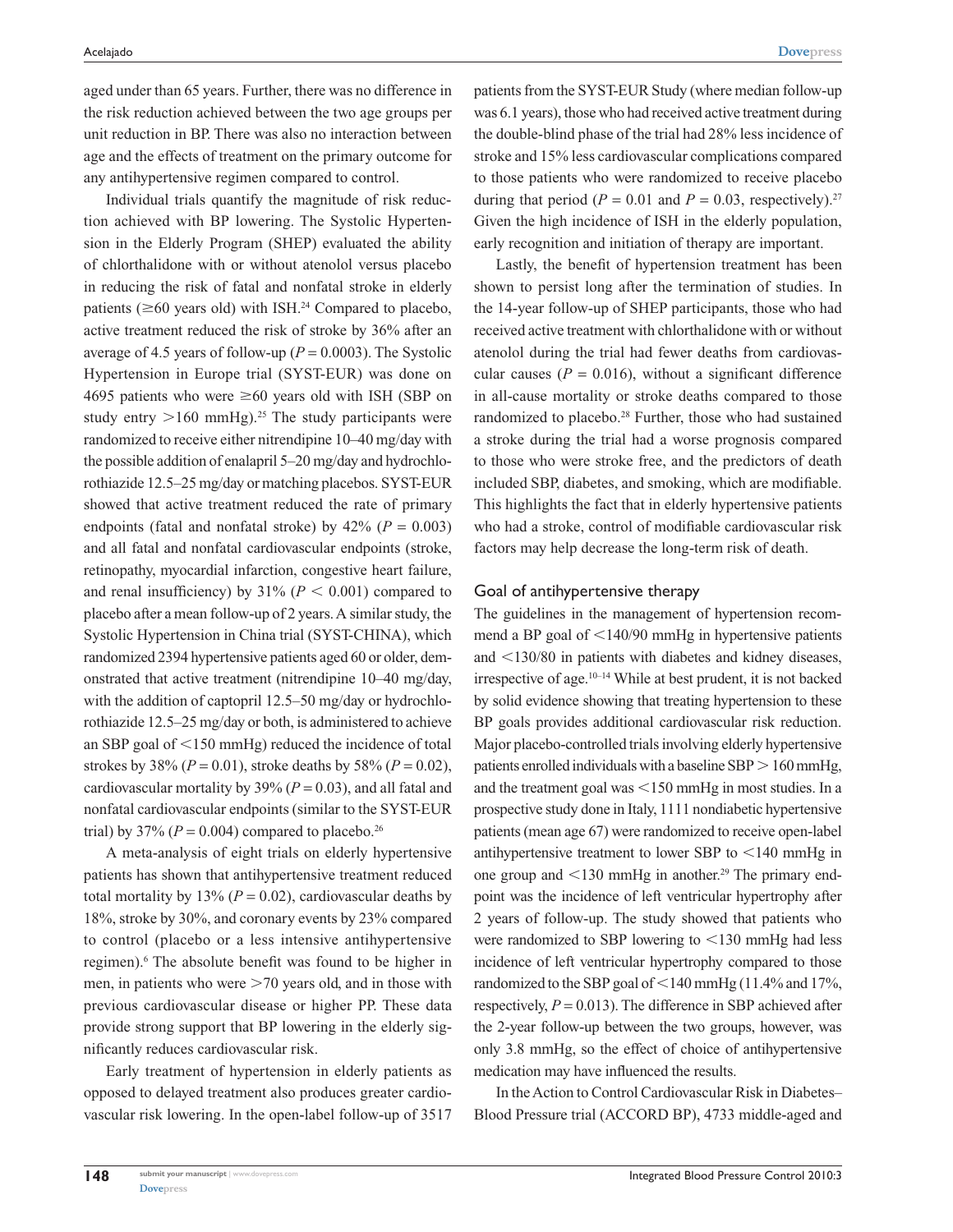elderly participants (mean age 62 years) with type 2 diabetes mellitus and established cardiovascular disease, evidence of target organ damage, or at least two cardiovascular risk factors were randomly assigned in a  $2 \times 2$  factorial design to intensive  $(SBP < 120 \text{ mmHg})$  versus standard  $(SBP < 140 \text{ mmHg})$ BP control.<sup>30</sup> Antihypertensive medications were given openlabel, and the study did not specify the drug class that would be used for lowering BP in both groups. After a mean follow-up of 4.7 years, the BP decreased from a mean of 139/76 mmHg in both groups to 119/64 mmHg in the intensive BP-lowering group and 133/70 mmHg in the standard control group, which resulted in a 14/6 mmHg difference between the two groups (Figure 1). As expected, those in the intensive BP-lowering group were on greater numbers of antihypertensive agents. There was no significant difference between the two groups in the incidence of major cardiovascular events, which include the composite of nonfatal myocardial infarction, nonfatal stroke, and cardiovascular death. Moreover, there was a higher incidence of adverse events in the intensive treatment group

that are attributable to antihypertensive therapy, which include hypotension, syncope, bradycardia, and arrhythmia, as well as hypokalemia and elevations in serum creatinine. On the other hand, there was a significant reduction in the incidence of total stroke and nonfatal stroke (which are two of several prespecified secondary outcomes) in the intensive BP control compared to standard BP control. The ACCORD Study, however, is limited by the low occurrence of cardiovascular events during the study duration in the standard control group, which may have minimized a probable difference in outcomes, if any, between the two groups. Nevertheless, the ACCORD results, while showing that SBP lowering to  $\leq$ 120 mmHg reduces the risk for stroke, did not support further lowering of SBP beyond 140 mmHg in improving cardiovascular outcomes in middle-aged and elderly hypertensive patients with diabetes and may in fact lead to a higher incidence of adverse effects related to treatment. Whether this is true for nondiabetic elderly patients and older patients with kidney disease is still controversial.



Figure I Comparison of intensive versus standard BP lowering on the composite of nonfatal stroke, nonfatal myocardial infarction, and death from cardiovascular disease (primary outcome). Copyright © 2010. Adapted with permission from Massachusetts Medical Society. All rights reserved. Cushman WC, Evans GW, Byington RP, et al., for the ACCORD Study Group. Effects of intensive blood pressure control in type 2 diabetes mellitus. *N Engl J Med*. 2010;362:1575–1585.30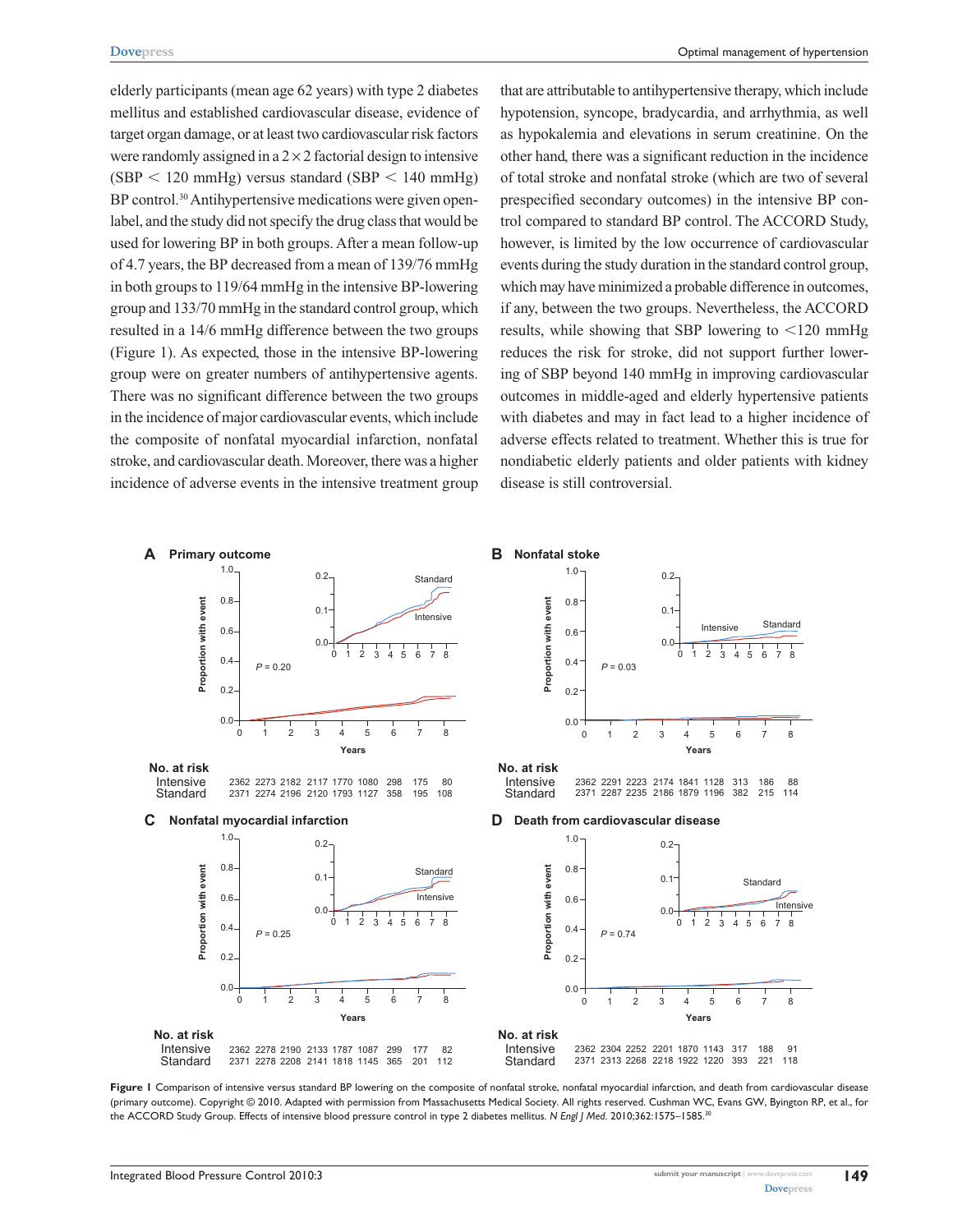#### Choice of antihypertensive agents

The presence of comorbidities, history of adverse reactions to medications, cost, ease of dosage, and patient preference influence the choice of antihypertensive agents in elderly patients. A large meta-analysis has shown that the choice of antihypertensive agent does not influence outcomes, ie, the benefit derived from BP reduction is similar in magnitude and independent of the antihypertensive agent used to create such effect, regardless of the patient's age.<sup>23</sup> Data comparing diuretics or beta blockers (BB) versus ACE inhibitors or calcium channel blockers (CCB), as well as ACE inhibitors versus CCB, show that there was no difference in the proportional reduction of cardiovascular risk between the different antihypertensive regimens in patients  $>65$  years of age (Figure 2). Diuretics, ACE inhibitors, ARB, BB, CCB, and aldosterone antagonists, either singly or in combination, are all acceptable options as initial antihypertensive agents in elderly patients. Guidelines in managing hypertensive patients specify particular agents to use in certain disease conditions, such as coronary artery disease, renal disease, and diabetes, where the preferred agent has been found, in clinical trials, to have favorable effects in specific clinical settings.



**Figure 2** Comparison of different BP-lowering regimens in reducing cardiovascular risk in hypertensive patients >65 years old. **A**) Angiotensin-converting enzyme inhibitor versus diuretic or beta blocker. **B**) Calcium antagonist versus diuretic or beta blocker. **C**) Angiotensin-converting enzyme inhibitor versus calcium antagonist. Copyright © 2008. Adapted with permission from BMJ Publishing Group Ltd. Turnbull F, for the Blood Pressure Lowering Treatment Trialists' Collaboration. Effects of different regimens to lower blood pressure on major cardiovascular events in older and younger adults: meta-analysis of randomised trials. *BMJ*. 2008;336:1121–1123.23

Most hypertensive patients would need two or more antihypertensive agents to bring the BP to goal. Combination therapy using agents with complementary mechanisms of action is favorable because it allows the use of antihypertensive medications at lower doses than if the medication was used singly, thereby also minimizing the incidence of adverse effects. Further, the use of combination therapy at the outset, particularly in high-risk patients, reduces cardiovascular risk by giving early BP control.<sup>11</sup> Fixed-dose combination pills are preferred by most physicians and are recommended by certain guidelines as they may lower overall cost and improve adherence to treatment.<sup>31</sup>

Acceptable antihypertensive drug combinations include a renin–angiotensin system blocker and a diuretic or CCB, as well as BB and a diuretic. Several trials have demonstrated the benefit of these combinations in reducing cardiovascular risk in elderly patients with hypertension. For example, in SHEP, chlorthalidone with atenolol reduced the risk for fatal and nonfatal stroke compared to placebo.<sup>24</sup> SYST-EUR (where as much as 80% of the study participants were on combination antihypertensive therapy during the first year of the trial) and SYST-CHINA showed that CCB-based therapy combined with an ACE inhibitor and a thiazide diuretic reduced the incidence of fatal and nonfatal cardiovascular events, particularly fatal and nonfatal stroke, and the composite of fatal and nonfatal cardiovascular endpoints.25,26 Other large outcome trials, which did not exclusively involve elderly patients, have also shown that combination antihypertensive therapy is beneficial. The Anglo-Scandinavian Cardiac Outcomes Trial–Blood Pressure Lowering Arm, conducted in 19,257 high-risk hypertensive patients (mean age 63 ) and comparing amlodipine with or without perindopril versus atenolol with or without bendroflumethiazide, found that the treatment based on amlodipine was superior in preventing a composite of cardiovascular mortality, myocardial infarction, and stroke with a similar degree of BP reduction.<sup>32</sup> The Avoiding Cardiovascular Events thru Combination Therapy in Patients Living with Systolic Hypertension (ACCOMPLISH) trial, which had a predominantly elderly patient population (mean age 68), demonstrated that an ACE inhibitor–CCB combination (benazepril and amlodipine) was effective in preventing a composite of fatal and nonfatal cardiovascular endpoints and was superior (19.6% less events) to a combination of an ACE inhibitor and a diuretic (benazepril and hydrochlorothiazide) in spite of a similar degree of BP reduction in both groups.33 The last two studies imply that cardiovascular risk lowering is not entirely dependent on BP lowering in some antihypertensive treatment trials.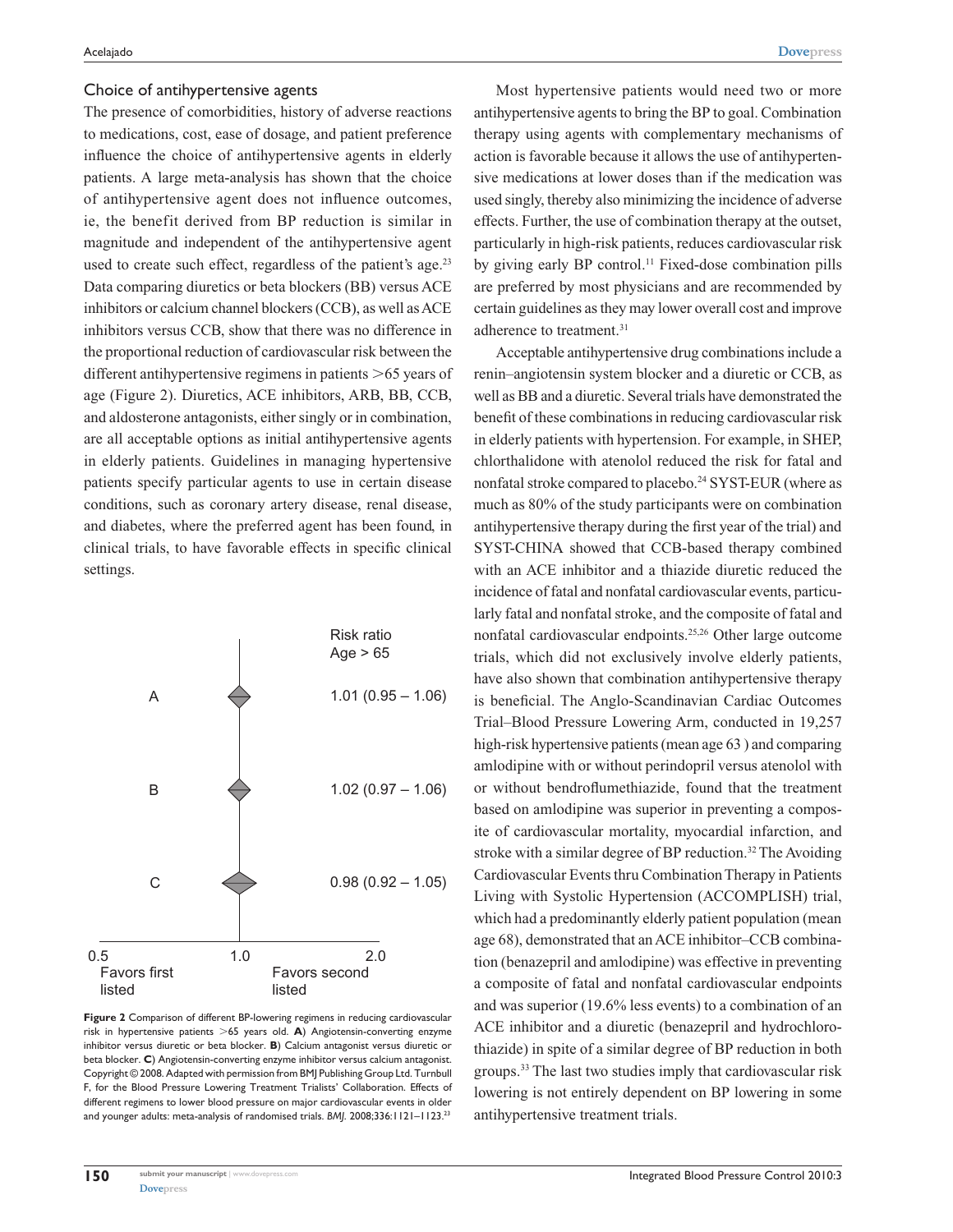## Treating the very elderly

In the past, treatment of BP in the very elderly was controversial. This subgroup of patients is usually excluded from clinical trials, and the data available to demonstrate treatment benefits were limited and inconclusive. Further, the benefits of antihypertensive therapy could be potentially offset by complications of treatment, which are seen as occurring more commonly in the elderly, such as dementia, orthostatic hypotension, heart failure, and electrolyte abnormalities. This clinical uncertainty with regards to the relative benefits and risks associated with antihypertensive therapy in patients  $>80$  years old was addressed by the Hypertension in the Very Elderly Trial (HYVET). HYVET enrolled 3845 hypertensive patients who were  $>80$  years old with a baseline  $SBP > 160$  mmHg and randomized them to receive indapamide or placebo.34 Perindopril or placebo was added on later if the BP was still above goal  $(<150/80$  mmHg). The results show that active treatment was associated with a 30% reduction in fatal or nonfatal stroke  $(P = 0.06)$ , a 39% reduction in stroke deaths  $(P = 0.06)$ , a 21% decrease in all-cause mortality  $(P = 0.02)$ , and a 23% decline in cardiovascular death after a median follow-up of 1.8 years. Further, there was a 64% reduction of heart failure  $(P < 0.001)$ . This was achieved without an excess of adverse events in the active treatment arm compared to placebo. The incidence of potassium abnormalities or increase in serum creatinine, uric acid, or glucose was similar in the active and placebo treatment arms. Orthostatic hypotension occurred in 12% of study participants in the pilot trial, but the authors counter that this higher than expected number could be due to selection bias as those with  $SBP > 140$  mmHg were excluded from the analysis.35 This trial gave conclusive evidence that even in the very elderly  $(>\!\!80$  years old), treatment of hypertension reduces cardiovascular risk significantly. A caveat, however, is that HYVET excluded nursing home residents, patients with dementia, and those with kidney disease or heart failure, which comprise a significant subset in this age group; hence, these results may not be generalized to all elderly patients  $>80$  years of age.

# Other considerations in the treatment of elderly hypertensive patients

The treatment of elderly hypertensive patients is complicated by many factors. Orthostatic hypotension, defined as a supine-to-standing BP difference of −20/−10 mmHg, occurs more commonly in the elderly, owing to a blunted baroreflex response that occurs with standing.<sup>36</sup> Initiating antihypertensive medications at low doses and making gradual adjustments, and obtaining a standing BP when increasing medication doses in symptomatic patients are part of a good practice. In addition, elderly patients frequently take multiple medications for other comorbid conditions, so the possibility of drug interactions is high. This is particularly true for nonsteroidal anti-inflammatory drugs, which may interfere with the actions of antihypertensive medications, and may lead to poor BP control.<sup>37</sup> Polypharmacy may also lead to poor compliance in elderly patients, so simplification of the drug regimen is encouraged.

Cognitive impairment is common in the elderly population. Hypertension has been implicated in the pathogenesis of cognitive impairment and dementia in the elderly. Elevated BP during middle age predicts the development of dementia with aging.<sup>38</sup> Further, a high SBP ( $>180$  mmHg) and a low DBP  $(< 70$  mmHg) increase the risk of dementia in older adults.39 Antihypertensive treatment lowers this risk as shown in SYST-EUR, where active treatment is associated with a 65% lower risk of dementia compared to placebo.40 In treating hypertensive patients with cognitive impairment, simplifying the treatment regimen, regular follow-ups, and involving caregivers are all part of optimal BP management.

## **Summary**

Hypertension is a common and very important modifiable risk factor for cardiovascular morbidity and mortality. The prevalence of hypertension increases with advancing age, and this is accounted for partly by age-related changes in the arterial tree. Initiating antihypertensive treatment is recommended when BP exceeds 140/90 mmHg (130/85 mmHg in those with diabetes, kidney disease, and cardiovascular disease). Therapeutic lifestyle changes should be encouraged in elderly hypertensive patients and include dietary sodium restriction, increased physical activity, weight loss and maintenance of ideal body weight, and moderation of alcohol consumption. In the elderly, pharmacological treatment of hypertension provides significant reductions in cardiovascular risk. The degree of BP reduction achieved appears to be more important than the choice of antihypertensive agent, and this is true for younger and older patients. Combination antihypertensive therapy is usually indicated in elderly hypertensive patients, and acceptable regimens include a renin–angiotensin system blocker and a diuretic or a CCB. Treatment of hypertension in elderly patients is confounded by a greater tendency to develop orthostatic hypotension, polypharmacy, and a higher incidence of cognitive impairment.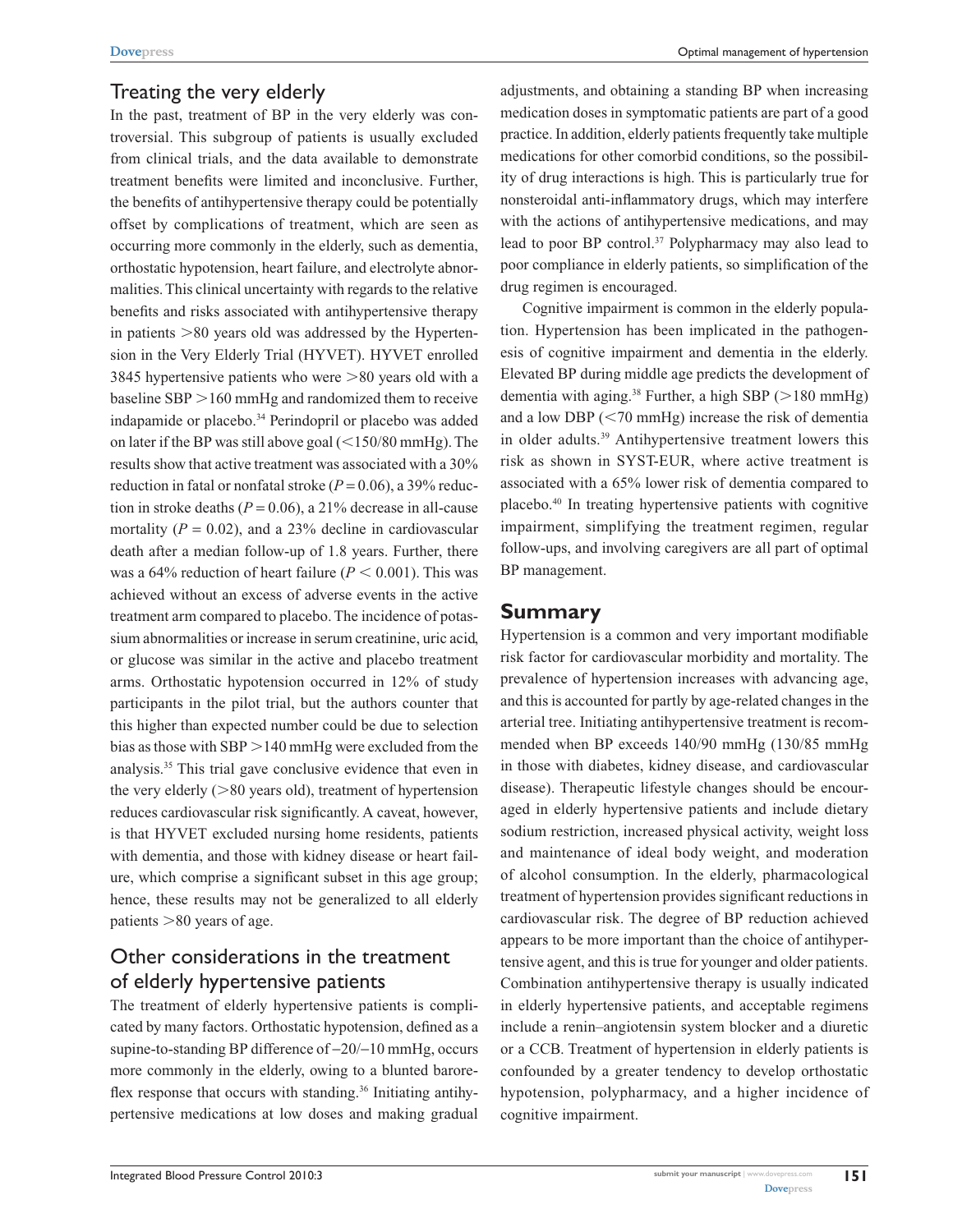# **Disclosure**

The author reports no conflict of interest in this work.

### **References**

- 1. Kearney PM, Whelton M, Reynolds K, Muntner P, Whelton PK, He J. Global burden of hypertension: analysis of worldwide data. *Lancet*. 2005;365:217–223.
- 2. Vasan RS, Beiser A, Seshadri S, et al. Residual lifetime risk for developing hypertension in middle-aged women and men: the Framingham Heart Study. *JAMA*. 2002;287:1003–1010.
- 3. Prospective Studies Collaboration. Age-specific relevance of usual blood pressure to vascular mortality: a meta-analysis of individual data for one million adults in 61 prospective studies. *Lancet*. 2002;360:1903–1913.
- 4. National High Blood Pressure Education Program Working Group. National High Blood Pressure Education Program Working Group report on hypertension in the elderly. *Hypertension*. 1994;23:75–85.
- 5. Pastor-Barriuso R, Banegas JR, Damian J, Appel LJ, Guallar E. Systolic blood pressure, diastolic blood pressure, and pulse pressure: an evaluation of their joint effect on mortality. *Ann Intern Med*. 2003;139:731–739.
- 6. Staessen JA, Gasowski J, Wang JG, et al. Risk of untreated and treated isolated systolic hypertension in the elderly: meta-analysis of outcome trials. *Lancet*. 2000;355:865–872.
- 7. Dao HH, Essalihi R, Bouvet C, Moreau P. Evolution and modulation of age-related medial elastocalcinosis: impact on large artery stiffness and isolated systolic hypertension. *Cardiovasc Res*. 2005;66:307–317.
- 8. Sutton-Tyrrell K, Najjar SS, Boudreau RM, et al. Elevated aortic pulse wave velocity, a marker of arterial stiffness, predicts cardiovascular events in well-functioning older adults. *Circulation*. 2005;111:3384–3390.
- 9. Najjar SS, Scuteri A, Shetty V, et al. Pulse wave velocity is an independent predictor of the longitudinal increase in systolic blood pressure and of incident hypertension in the Baltimore Longitudinal Study of Aging. *J Am Coll Cardiol*. 2008;51:1377–1383.
- 10. Chobanian AV, Bakris GL, Black HR, et al. Joint National Committee on Prevention, Detection, Evaluation, and Treatment of High Blood Pressure. National Heart, Lung, and Blood Institute; National High Blood Pressure Education Program Coordinating Committee. Seventh report of the Joint National Committee on Prevention, Detection, Evaluation, and Treatment of High Blood Pressure. *Hypertension*. 2003;42:1206–1252.
- 11. Mancia G, Laurent S, Agabiti-Rosei E, et al. Reappraisal of European guidelines on hypertension management: a European Society of Hypertension Task Force document. *Blood Press*. 2009;18:308–347.
- 12. Guidelines Sub-Committee. 1999 World Health organization/International Society of Hypertension Guidelines for the management of hypertension. *J Hypertens*.1999;17:151–183.
- 13. Padwal RS, Hemmelgarn BR, Khan NA, et al; for the Canadian Hypertension education program. The 2009 Canadian Hypertension Education Program recommendations for the management of hypertension: Part 1: Blood pressure measurement, diagnosis and assessment of risk. *Can J Cardiol*. 2009;25:279–286.
- 14. Sanchez RA, Ayala M, Baglivo H, et al; for the Latin America Expert Group. Latin American guidelines on hypertension. *J Hypertens*. 2009;27:905–922.
- 15. United States Renal Data System. Annual Data Report. Bethesda, MD: US Department of Public Health Service, National Institutes of Health; 2009.
- 16. Young JH, Klag MJ, Muntner P, et al. Blood pressure and decline in kidney function: Findings from the Systolic Hypertension in the Elderly Program (SHEP). *J Am Soc Nephrol*. 2002;13:2776–2782.
- 17. National Kidney Foundation. K/DOQI clinical practice guidelines for chronic kidney disease: evaluation, classification and stratification. *Am J Kidney Dis*. 2002;39:S1–S266.
- 18. Gottam N, Nanjundappa A, Dieter RS. Renal artery stenosis: pathophysiology and treatment. *Expert Rev Cardiovasc Ther*. 2009; 7:1413–1420.
- 19. Hirsch AT, Haskal ZJ, Hertzer NR, et al. ACC/AHA 2005 guidelines for the management of patients with peripheral arterial disease (lower extremity, renal, mesenteric, and abdominal aortic). *J Am Coll Cardiol*. 2006;47:1239–1312.
- 20. Whelton PK, Appel LJ, Espeland MA, et al. Sodium reduction and weight loss in the treatment of hypertension in older persons. *JAMA*. 1998;279:839–846.
- 21. Appel LJ, Moore TJ, Obarzanek E, et al. A clinical trial of the effects of dietary patterns on blood pressure. *N Engl J Med*. 1997;336: 1117–1124.
- 22. Westhoff TH, Franke N, Schmidt S, et al. Too old to benefit from sports? The cardiovascular effects of exercise training in elderly subjects treated for isolated systolic hypertension. *Kidney Blood Press Res*. 2007;30:240–247.
- 23. Turnbull F; for the Blood Pressure Lowering Treatment Trialists' Collaboration. Effects of different regimens to lower blood pressure on major cardiovascular events in older and younger adults: meta-analysis of randomised trials. *BMJ*. 2008;336:1121–1123.
- 24. SHEP Cooperative Research Group. Prevention of stroke by antihypertensive drug treatment in older persons with isolated systolic hypertension: final results of the Systolic Hypertension in the Elderly Program (SHEP). *JAMA*. 1991;265:3255–3264.
- 25. Staessen JA, Fagard R, Thijs L, et al. Randomised double-blind comparison of placebo and active treatment for older patients with isolated systolic hypertension. *Lancet*. 1997;350:757–764.
- 26. Liu L, Wang JG, Gong L, et al. Comparison of active treatment and placebo in older Chinese patients with isolated systolic hypertension. *J Hypertens*. 1998;16:1823–1829.
- 27. Staessen JA, Thijs L, Fagard R, et al. Effects of immediate versus delayed antihypertensive therapy on outcome in the Systolic Hypertension in Europe Trial. *J Hypertens*. 2004;22:847–857.
- 28. Patel AB, Kostis JB, Wilson AC, et al. Fourteen-year follow-up of the Systolic Hypertension in the Elderly Program. *Stroke*. 2008;39: 1084–1089.
- 29. Verdecchia P, Staessen JA, Angeli F, et al. Usual versus tight control of systolic blood pressure in non-diabetic patients with hypertension (Cardio-Sis): an open label randomised trial. *Lancet*. 2009;374: 525–533.
- 30. Cushman WC, Evans GW, Byington RP, et al; for the ACCORD Study Group. Effects of intensive blood pressure control in type 2 diabetes mellitus. *N Engl J Med*. 2010;362:1575–1585.
- 31. Dickson M, Plauschinat CA. Compliance with anti-hypertensive therapy in the elderly. *Am J Cardiovasc Drugs*. 2008;8(1):45–50.
- 32. Dahlof B, Sever PS, Poulter NR, et al. Prevention of cardiovascular events with an antihypertensive regimen of amlodipine adding perindopril as required versus atenolol adding benzoflumethiazide as required, in the Anglo-Scandinavian Cardiac Outcomes Trial – Blood Pressure Lowering Arm (ASCOT-BPLA): a multicentre randomized controlled trial. *Lancet*. 2005;366:895–906.
- 33. Jamerson K, Weber MA, Bakris GL, et al. Benazepril plus amlodipine or hydrochlorothiazide for hypertension in high-risk patients. *N Engl J Med*. 2008;359(23):2417–2428.
- 34. Beckett NS, Peters R, Flaetcher AE, et al. Treatment of hypertension in patients 80 years of age or older. *N Engl J Med*. 2008; 358(18):1887–1898.
- 35. Beckett NS, Connor M, Sadler JD, et al. Orthostatic fall in blood pressure in the very elderly hypertensive: results from the Hypertension in the Very Elderly Trial (HYVET) – pilot. *J Hum Hypertens*. 1999; 13:839–840.
- 36. Shi X, Wray W, Formes KJ, et al. Orthostatic hypotension in aging humans. *Am J Physiol Heart Circ Physiol*. 2000;279: H1548–H1554.